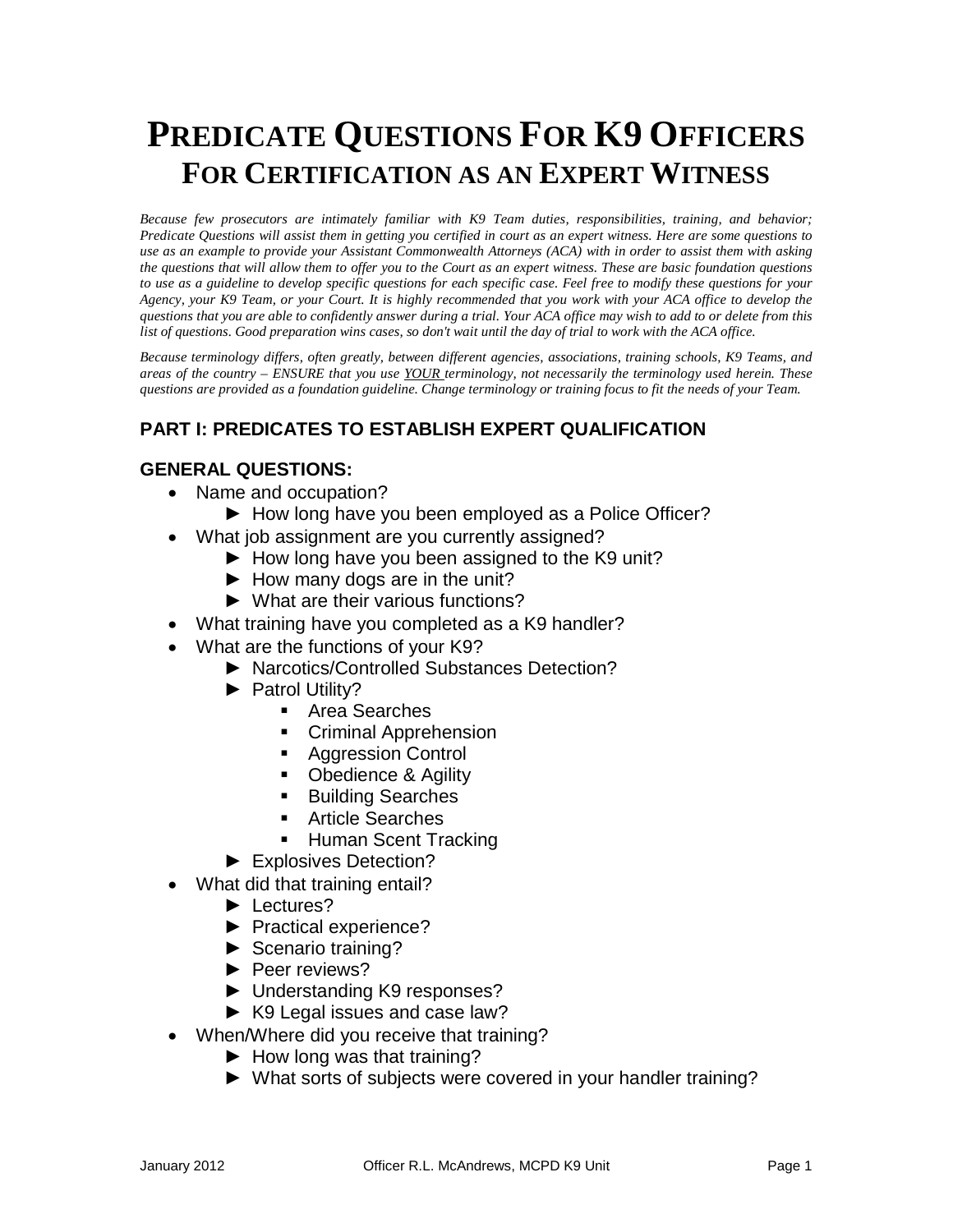- Have you and your dog received additional training since the initial training?
	- ► How much? Where?
	- ► How often do you train with your dog?
- Does your training qualify you for mandatory training hours through Dept of Criminal Justice Services (DCJS)?
- Are you a member of any K-9 organizations?
	- ► What are the standards for membership?
- What is the function of your organization(s)?
	- ► Provide training standards
	- ► Conduct certification testing
	- ► Peer Reviews
	- ► Scenario-based training
	- ► K9 Seminars
	- ► Accreditations
- Did you receive a certification?
	- ► Do you have the certification with you?
	- $\blacktriangleright$  How long is that valid?
- What are you required to do to maintain certification?
	- ► Attend regular training sessions?
		- Average hours per month?
	- ► Do you perform successfully on annual certification tests?
		- **Distance Control**
		- Building Search
		- Aggression Control
		- **Apprehension**
		- **Handler Protection**
		- Gunfire Control
		- **Tracking**
		- **Article Search**
		- **Agility**
		- Open Area Search
		- **Narcotics Detection**
		- **Explosives Detection**
- Have you maintained that certification?
	- ► Have that with you?
	- ► How many times have you certified with your current K9?
- Is the certification for the Handler, the K9, or the Handler/K9 team?
	- ► Certification is for the Handler/K9 Team
		- When either the Handler or the K9 is replaced, a new team is formed and must be certified together as a single team.
- Who administers the certification testing?
	- ► Are scores or grades given?
- Have you trained any other K9 Teams?
	- ► If so, how many K9 Teams have you certified as a Trainer?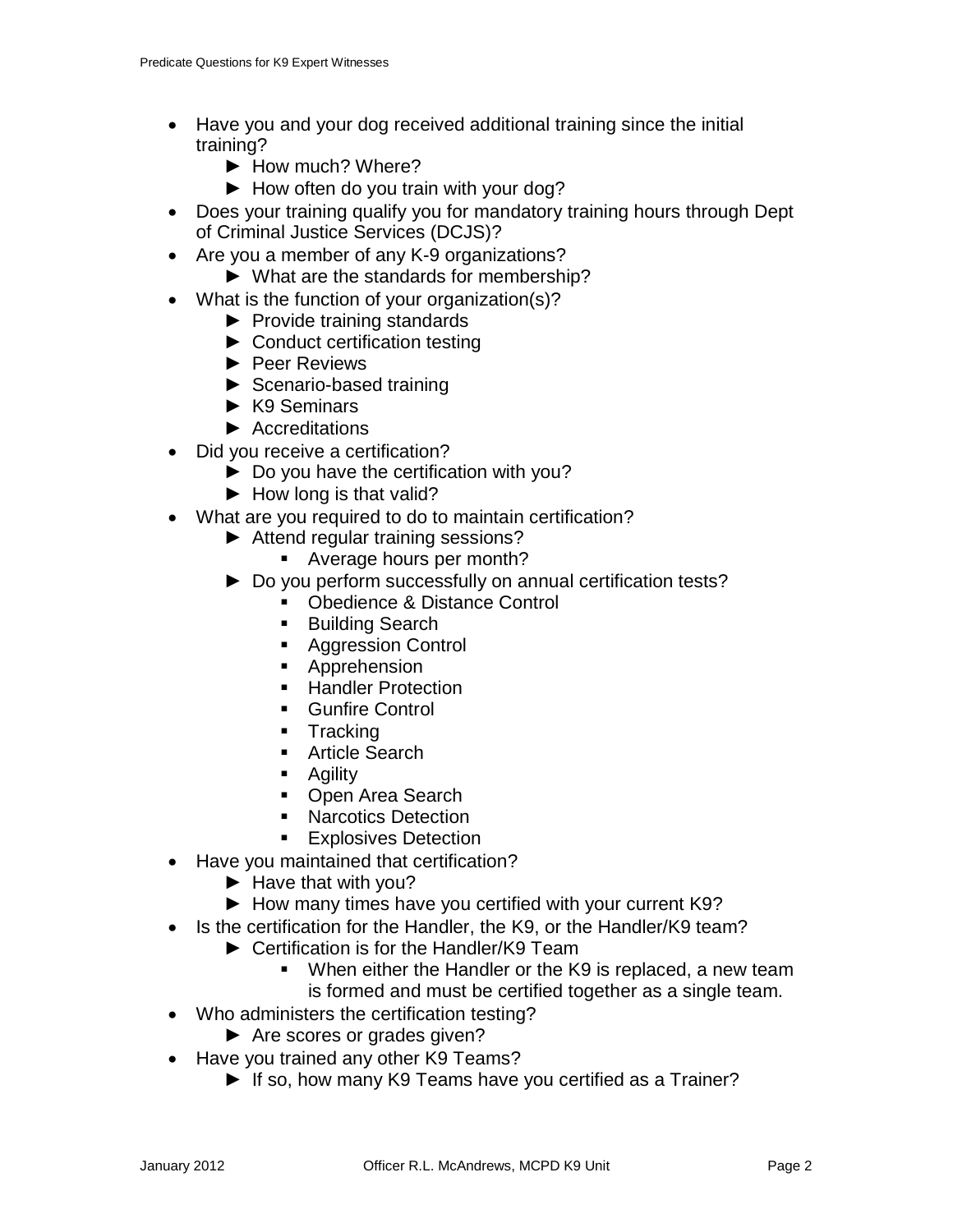- What else do you do to remain current in your field?
	- ► Attend weekly retraining sessions?
	- ► Document all training sessions on training reports kept in training log?
	- ► Document all cases worked in a reports log?
- Have you ever been qualified as an expert in any court of law?

### **DOG SPECIFIC QUESTIONS:**

- What is your dog's name?
	- ► What does it mean, and why was that name chosen?
	- ► Who chose the name of your dog?
- How old is your dog?
- What breed is your dog?
	- ► Why was this breed selected?
- Is your dog currently in good health?
	- ► Was your dog in good health on the date in question?
- In what language do you give commands to your dog?
	- ► Why does your dog not use English commands?
- How long has your dog been working?
- Have you been his only handler?
	- ► Why not?
- Have you handled other dogs?
- Has the dog had any problems during training?
	- ► If yes, what did you do to correct those problems?
- Do you use "single blind" testing
	- ► Where the type and location of the narcotic/controlled substance (or lack thereof) is unknown to the Handler but known to the evaluator.
	- ► Single blind certification insures that the Handler cannot "cue" the dog to the presence of a narcotic/controlled substance odor, as the Handler does not know the location (or lack thereof) of the substance.
- Do you use "double blind" testing
	- ► Where the location and type of narcotic/controlled substance (or lack thereof) is unknown to both the Handler and evaluator.
	- ► Double blind certification insures that neither the Handler nor other observers cannot "cue" the dog to the presence of a narcotic/controlled substance odor, as the Handler/observers do not know the location (or lack thereof) of the substance.
- How did he perform?
- Is your dog single or dual purpose?
	- ► Explain the difference?
		- **Single Purpose is one training discipline**
		- **Dual Purpose is two training disciplines**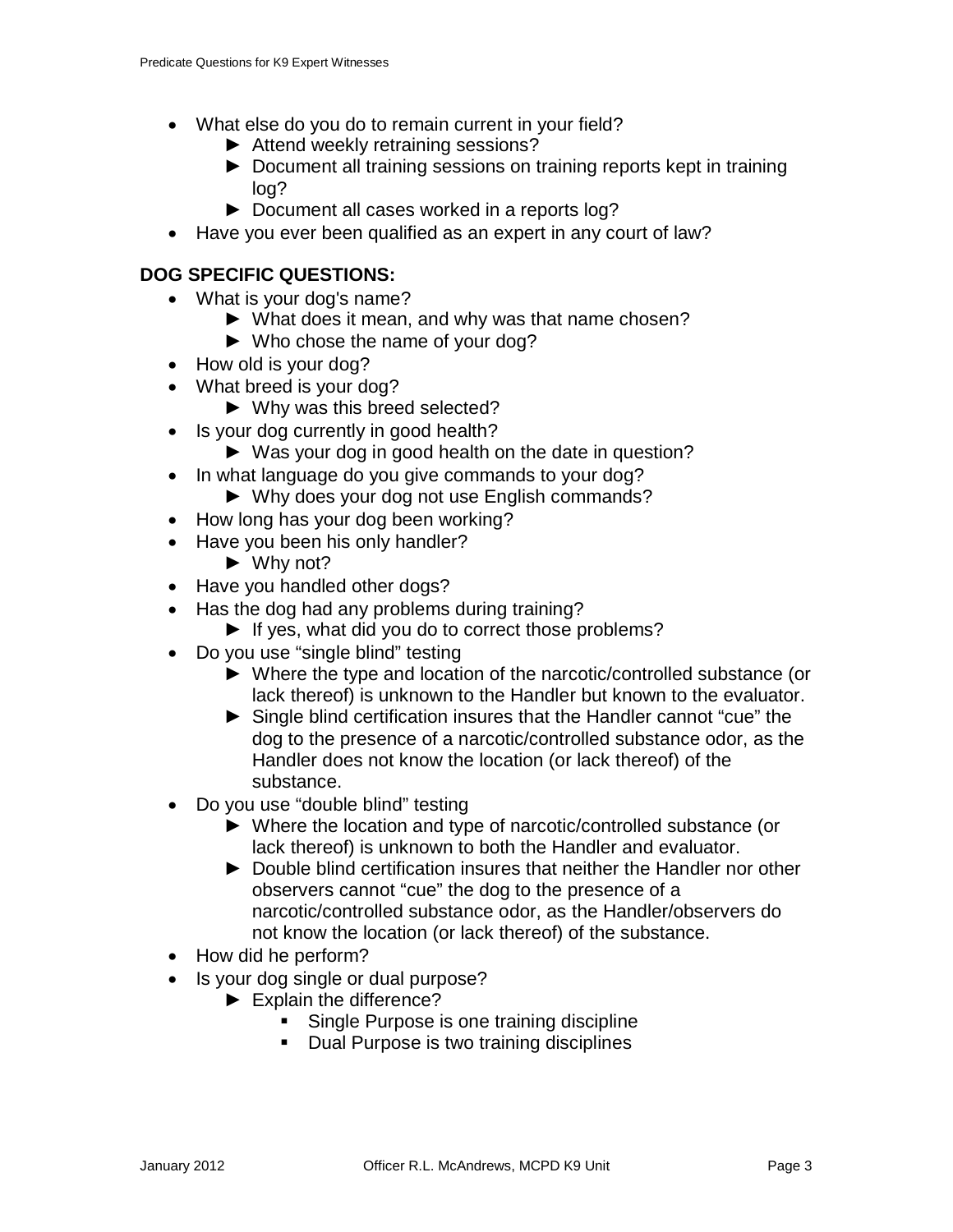- Under what conditions have you trained with your dog?
	- ► Day training
	- $\blacktriangleright$  Night training
	- ► Warm weather training
	- ► Cold weather training
	- ► Rain/Wet weather training
- Why train in different conditions?
- Are distractions included in that training?
- What types of distractions are used?
	- ► Distracters, such as:
		- Cigars and cigarettes
		- **Food/treats**
		- **Training pouches**
		- **Glassine bags**
	- ► Masking Agents, such as:
		- **Deodorizer sprays**
		- **Fragrance sprays**
- Why use distractions or masking agents?
	- ► Ensures dog can function properly with various distractions, as similar conditions could be encountered on the streets
	- ► Distracters and masking agents ensure accuracy of the dog:
		- Demonstrates dog detects and indicates to the Odor of narcotics or controlled substances
		- **Demonstrates that dog ignores odors of containers, smoking** devices, and other items associated with narcotics and controlled substances that DO NOT contain odors

## **DOG'S OLFACTORY ABILITIES**

- How sensitive is a dog's nose?
	- ► Humans have approximately 5 million olfactory receptors
	- ► German Shepherds have approximately 220 million olfactory receptors
	- ► Bloodhounds have over 300 million olfactory receptors
- How many more times sensitive is a dog's nose than a human's?
	- ► The average dog's nose is over 44 times as sensitive
- What is lingering odor?
- What is residual or dead scent odor?
- When your dog gives a final response, can you tell whether he/she has found marijuana, meth, or some other particular drug?
- Why don't you teach your dog to give a distinct final response to different drugs?
- What a type of odors is your dog trained to detect?
	- ► Human scent?
	- ► Explosive Substances?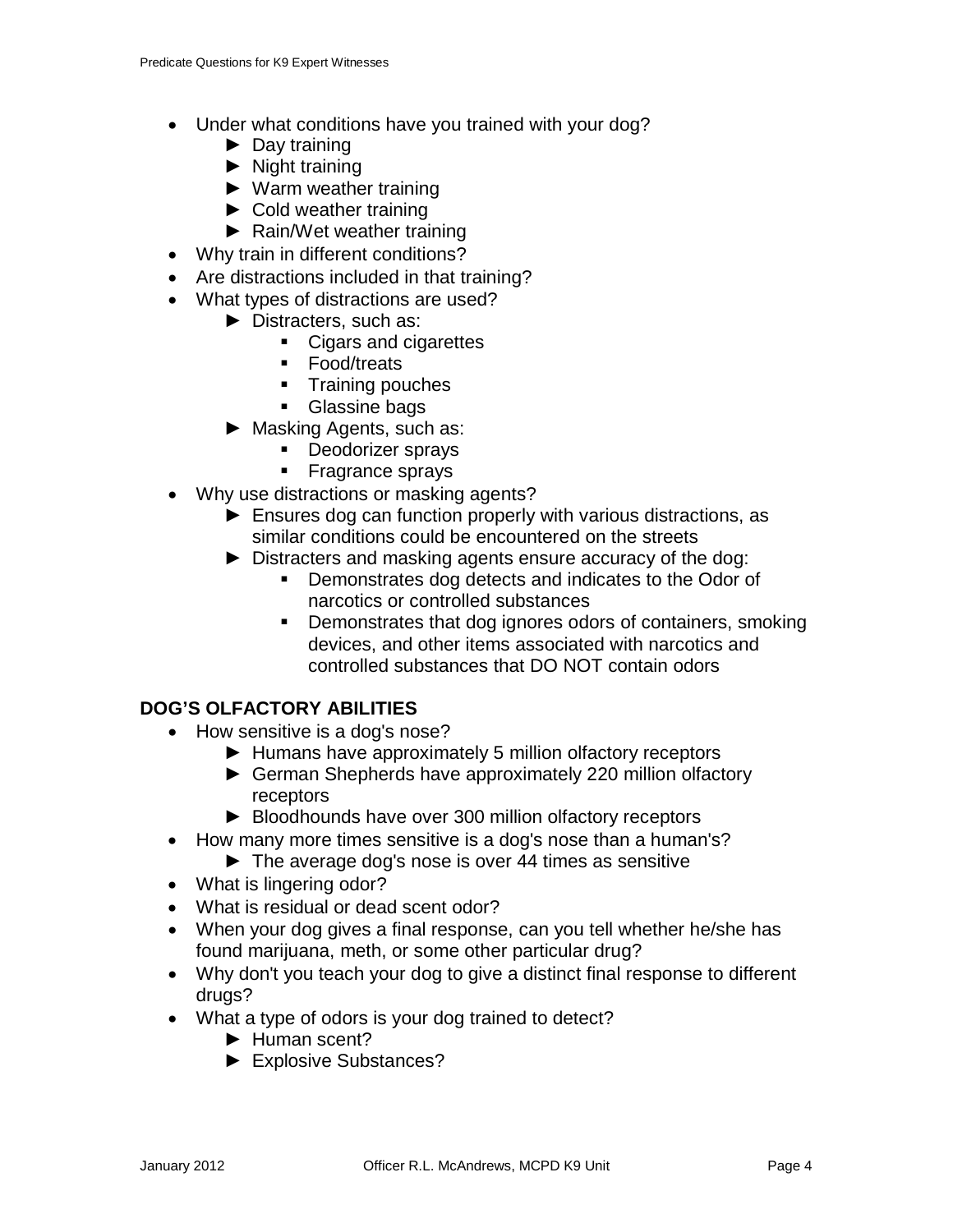- ► Narcotics/Controlled Substances?
	- **•** Marijuana
	- $\blacksquare$  Hashish
	- Cocaine
	- **Crack Cocaine**
	- Methamphetamine
	- **Heroin**
	- Phenylcyclohexylpiperidine *(PCP) [also known as Phencyclidine]*
	- **•** Oxycontin
	- Methylenedioxy-Methamphetamine *(MDMA) [also known as Ecstasy]*
- How was your dog trained to locate these odors?
- What is the process your dog does through to communicate that he/she has detected the odor?
- Explain the DIA acronym:
	- ► Explain Detection.
	- ► Explain Indication.
	- ► Explain Alert .
- Is your dog one that does a passive or aggressive alert?
	- ► Explain the difference.
- If trained in detecting different odors, does your dog communicate in the same way if the odor is something other than  $\cdot$  ?
- How do you train a dog to communicate the detection of an odor?
	- ► Can your dog Detect on command?
	- ► Can your dog Indicate on command?
	- ► Can your dog Alert on command?
- What is a final response?
- Is there ever a time when a dog would not communicate a final response? ► Explain.
- What happens after your dog detects, indicates, and alerts?
- Explain rewarding your dog and why.
- Do you reward the dog when it was wrong or did nor perform properly?  $\blacktriangleright$  Why not?
- Have you formed an opinion about your dog's reliability in finding and communicating the odor of \_\_\_\_\_\_\_\_?
	- ► What is the basis of your opinion?
- What is the statistical accuracy of your dog?
	- ► Number of successful searches vs. unsuccessful searches
	- ► Number of false positives vs. accurate positives
	- ► Describe his/her reaction to distractions
	- ► Number of searches under difficult conditions
	- ► Do you maintain records on this information?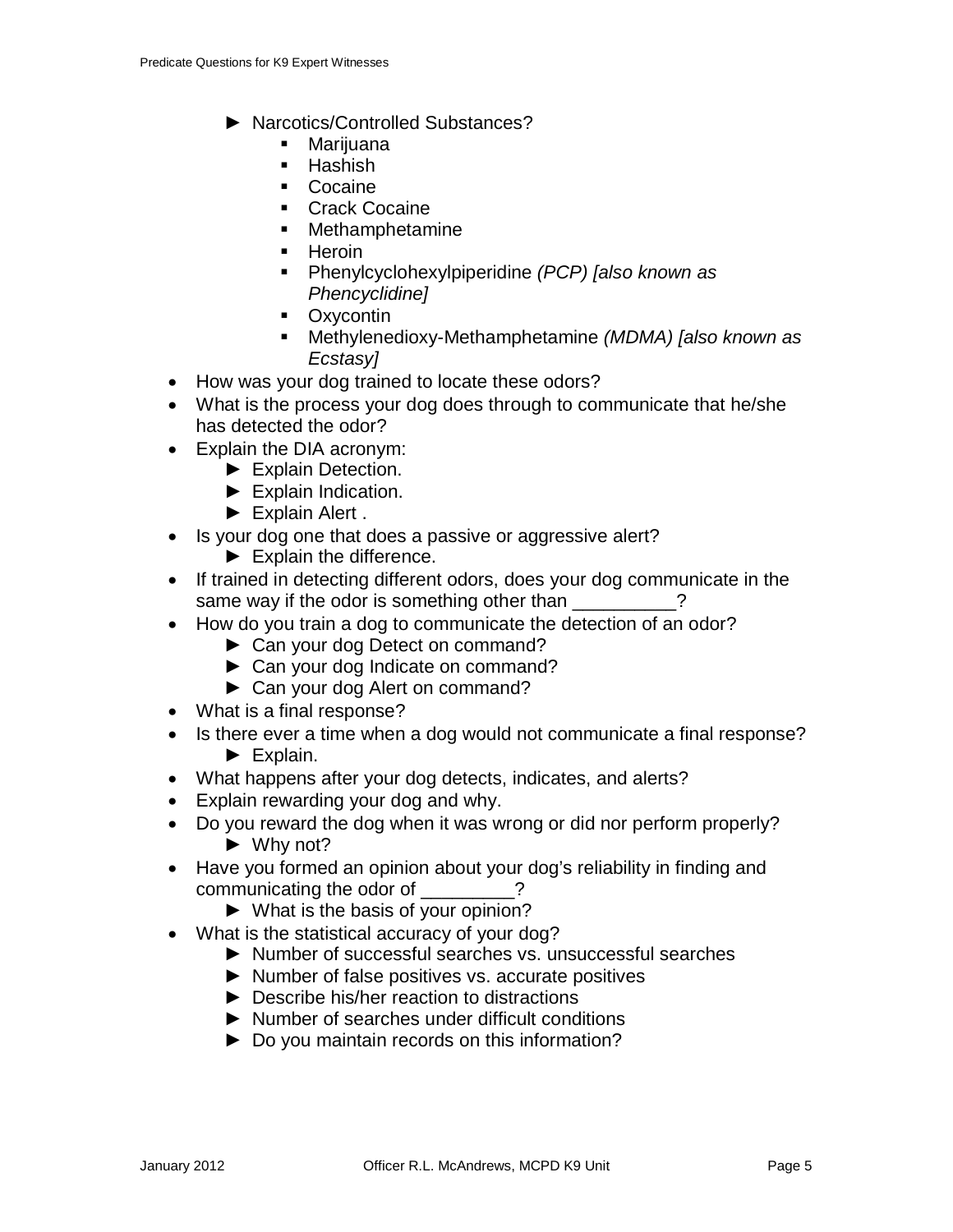- Has your dog ever communicated the odor of \_\_\_\_\_\_\_\_\_\_\_ only to find no drugs/explosives were there upon a search?
	- ► Is that a false positive?
	- ► How do you explain that?
- Explain residual odor/dead scent
- How do you tell from your dog's behavior is this is residual or dead scent?
- Has your dog ever communicated the presence of pseudo drugs?
- Do you use pseudo drugs in training?
	- $\blacktriangleright$  Why/why not?

*(ACA) Offer witness as an expert in the training, Handling, body behavior, and interpreting K-9 responses.*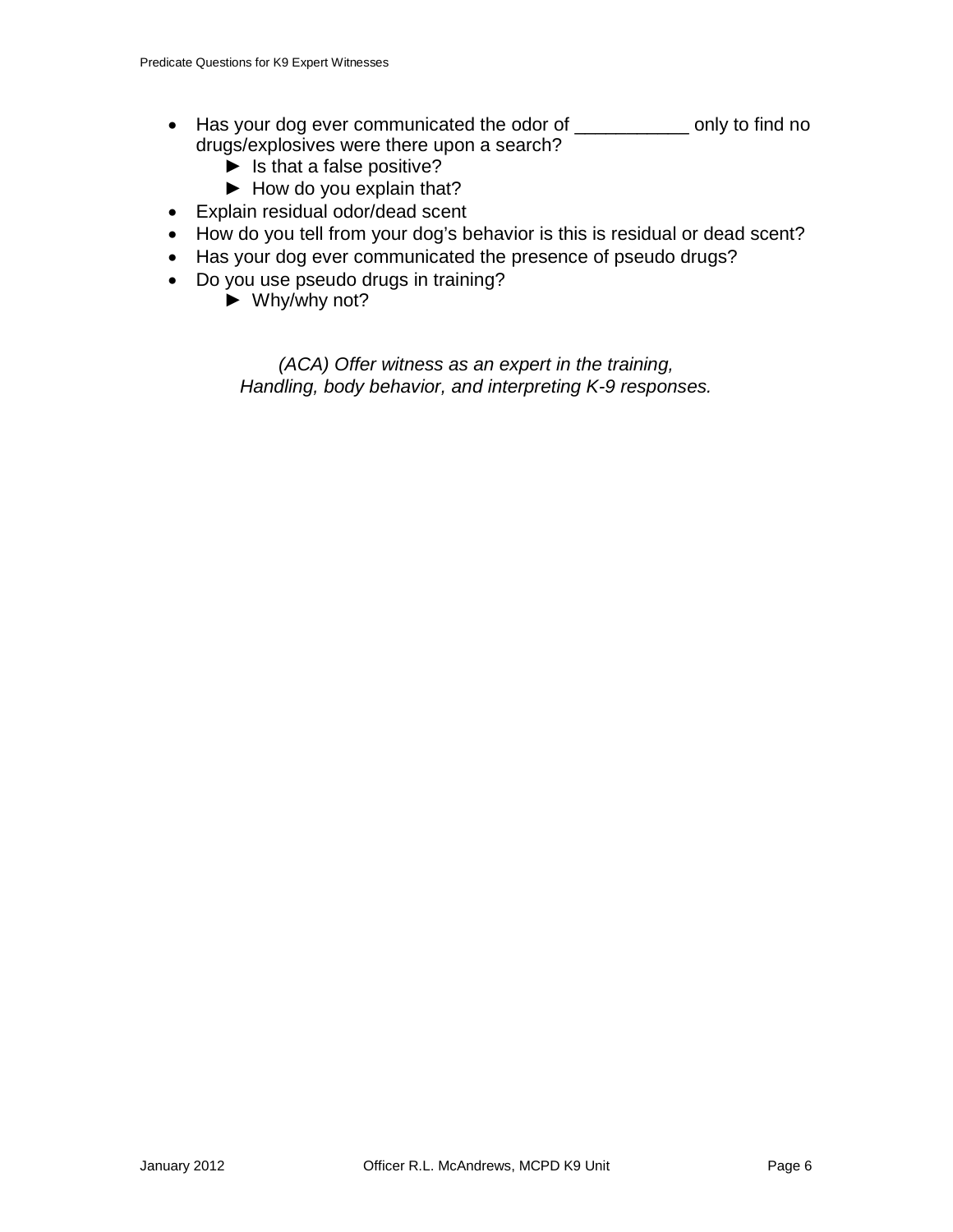# **PART II: EXPERT OPINIONS (CASE SPECIFIC QUESTIONS)**

## **VEHICLE SEARCHES**

- How were you called to the scene?
	- ► At what time?
	- ► Who requested you to respond?
- What were you told by other officers?
	- ► What was the reason for the initial contact with the vehicle(s)?
	- ► Why/why not?
- Describe the scene layout and vehicle description(s).
- Explain airflow inside and outside a vehicle.
- How do you begin sniffing vehicles?
	- ► Does your dog have an idea that a sniff is ready to begin? Do you give your dog a command?
	- ► Do you normally conduct a Safety Check before searching?
	- ► Why/why not?
- Search of vehicle(s) what happened?
	- ► Exterior Sniff?
	- ► Interior Sniff?
- Where did you start your dog in the sniff(s)?
- Was there anyone around you when you were sniffing with the dog?
- During the course of the sniff(s) was your dog ever distracted from his/her search?
	- ► Do you normally train for this type of distraction?
	- ► Why/why not?
- Described what was found in each area of the vehicle(s).
	- ► Did your dog DIA on each area?
- Did you or any of the other officers present, investigate the spots/locations where your dog DIA'ed?
- To your knowledge, what was the result/outcome of this/these DIA and the subsequent investigation(s)?

## **TRACKING/TRAILING CASES**

- How does your dog track/trail a suspect?
- Is your dog trained in scent discrimination?
	- ► When would this type of tracking/trailing be appropriate?
- What is your dog smelling when tracking/trailing?
	- ► Human scent?
	- ► Crushed vegetation?
- Can you tell if your dog is tracking people or animals?
	- ► What is the difference?
- Why were you called to the scene?
- How were you called to the scene?
	- ► At what time?
	- ► Who requested you to respond?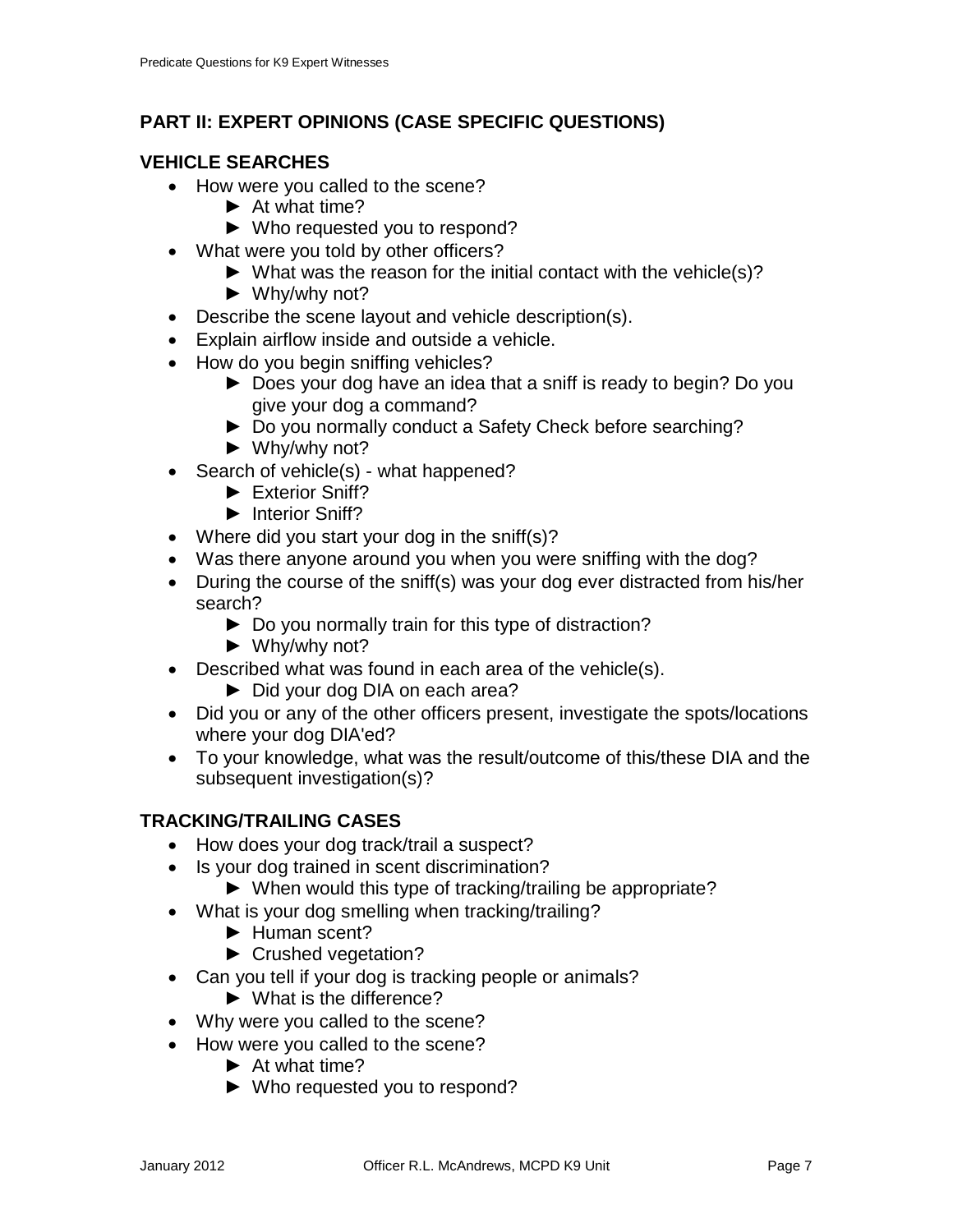- What were you told by other officers?
	- ► What was the reason for the initial contact with the suspect?
	- ► Why/why not?
- Describe the scene layout.
- Where did you and your dog initially start tracking/trailing?
- Was there anyone around you and your dog during the track/trail?
- How do you know if your dog is tracking/trailing the correct suspect?
- During the course of the track/trail, was your dog ever distracted from tracking/trailing?
- What factors are considered prior to deploying your dog for a UOF during a track/trail?

### **USE OF FORCE (UOF)**

- Why were you called to the scene?
- How were you called to the scene?
	- ► At what time?
		- ► Who requested you to respond?
- What were you told by other officers?
	- ► What was the reason for the initial contact with the suspect?
	- $\blacktriangleright$  Why/why not?
- Describe the scene layout.
- Where did you and your dog initially start?
- Was there anyone around you and your dog?
- During the course of the incident, was your dog ever distracted from its job functions?
- What factors are considered prior to deploying your dog for a UOF?
- What is a verbal warning?
	- ► Is that part of your protocol?
- Did you do that in this case?
	- ► How?
	- ► Please demonstrate
- Did you ascertain if anyone heard those warnings?
	- ► Why/why not?
	- $\blacktriangleright$  Who?
- Circumstances when you would not give a warning?
	- ► Why/why not?
- Difference between bite/hold and bark/hold?
	- ► Can you explain?
	- ► What is your dog trained to do?
- Did your dog do that in this case?
- How does your dog communicate that a suspect is hiding?
	- ► Did he/she do that in this case?